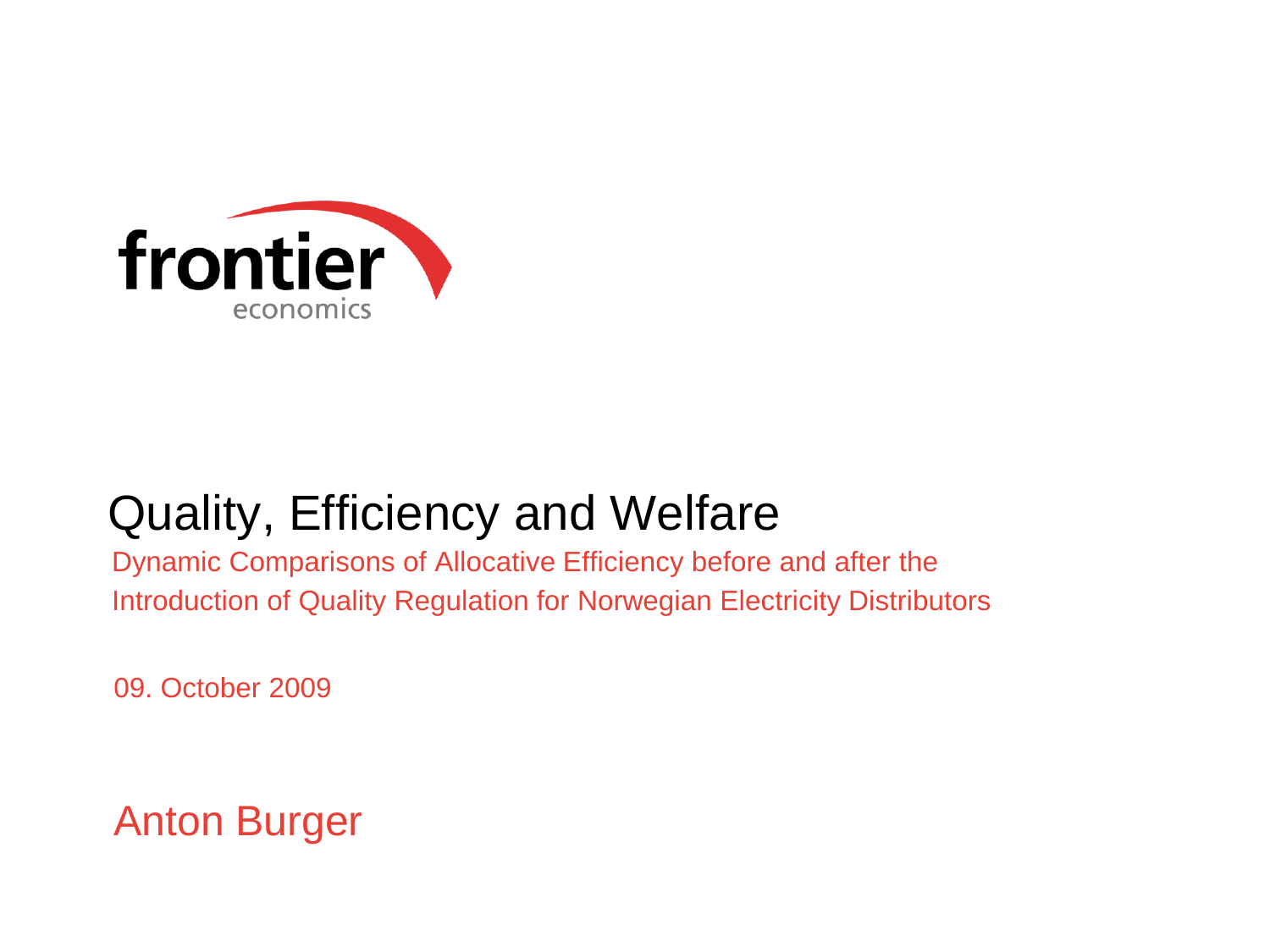#### $\bullet$  Introduction and Motivation  $\vert$

- Methodology
- Results

**2 Frontier Economics**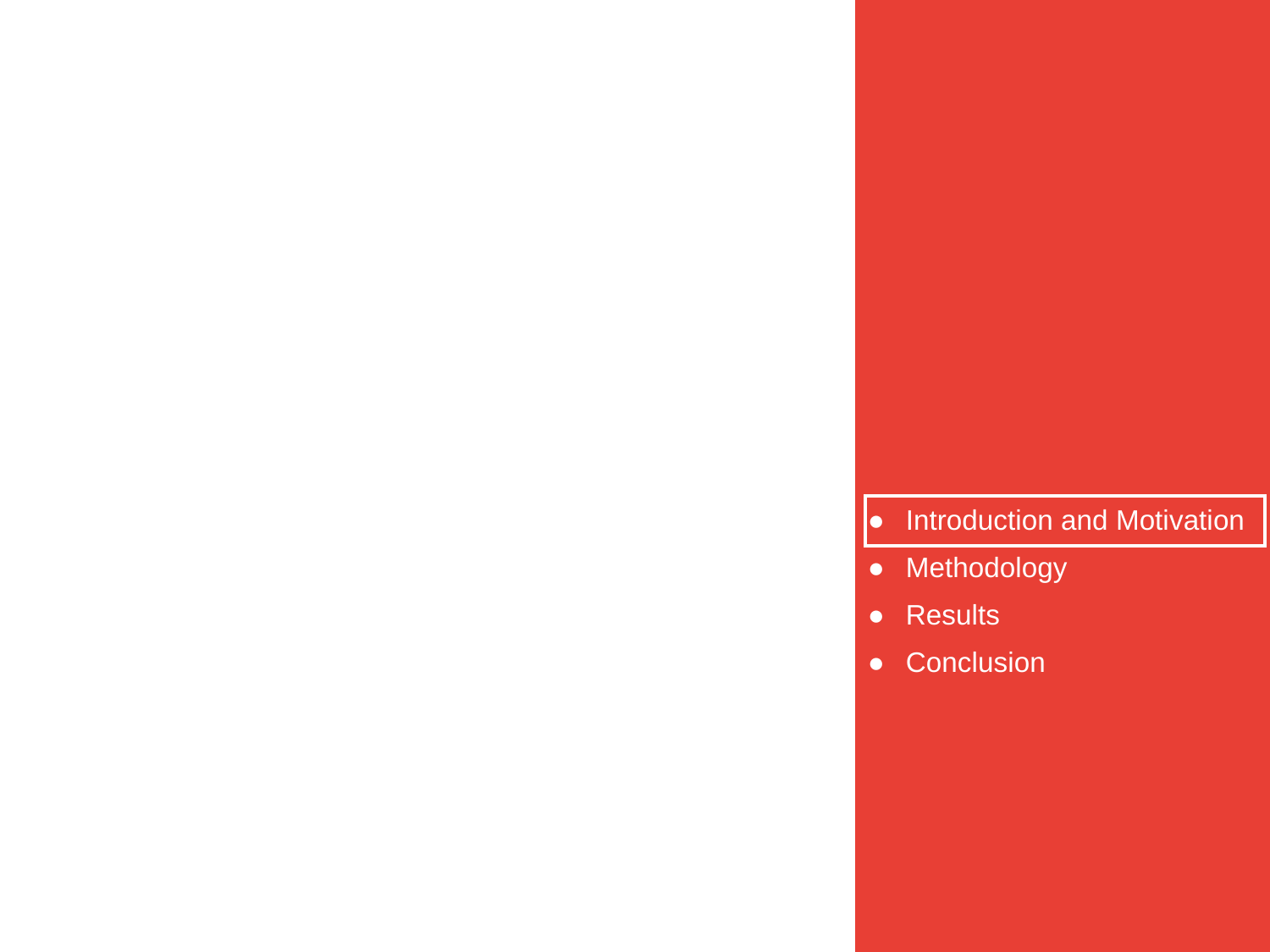# **Introduction**

#### Regulation, efficiency and quality



- cost plus regulation leads to low efficiencies, but reasonable quality
- high powered schemes lead to more efficiency
- but the incentives to cut costs lead to quality problems in the long run
- more quality can be achieved by:
	- $\Box$  back to cost-plus elements
	- □ **direct quality incentives**
- Sappington 2005:

"By specifying service quality targets and associated penalties and bonuses, a regulator can induce the regulated firm to employ its superior cost information to achieve desirable levels of service quality"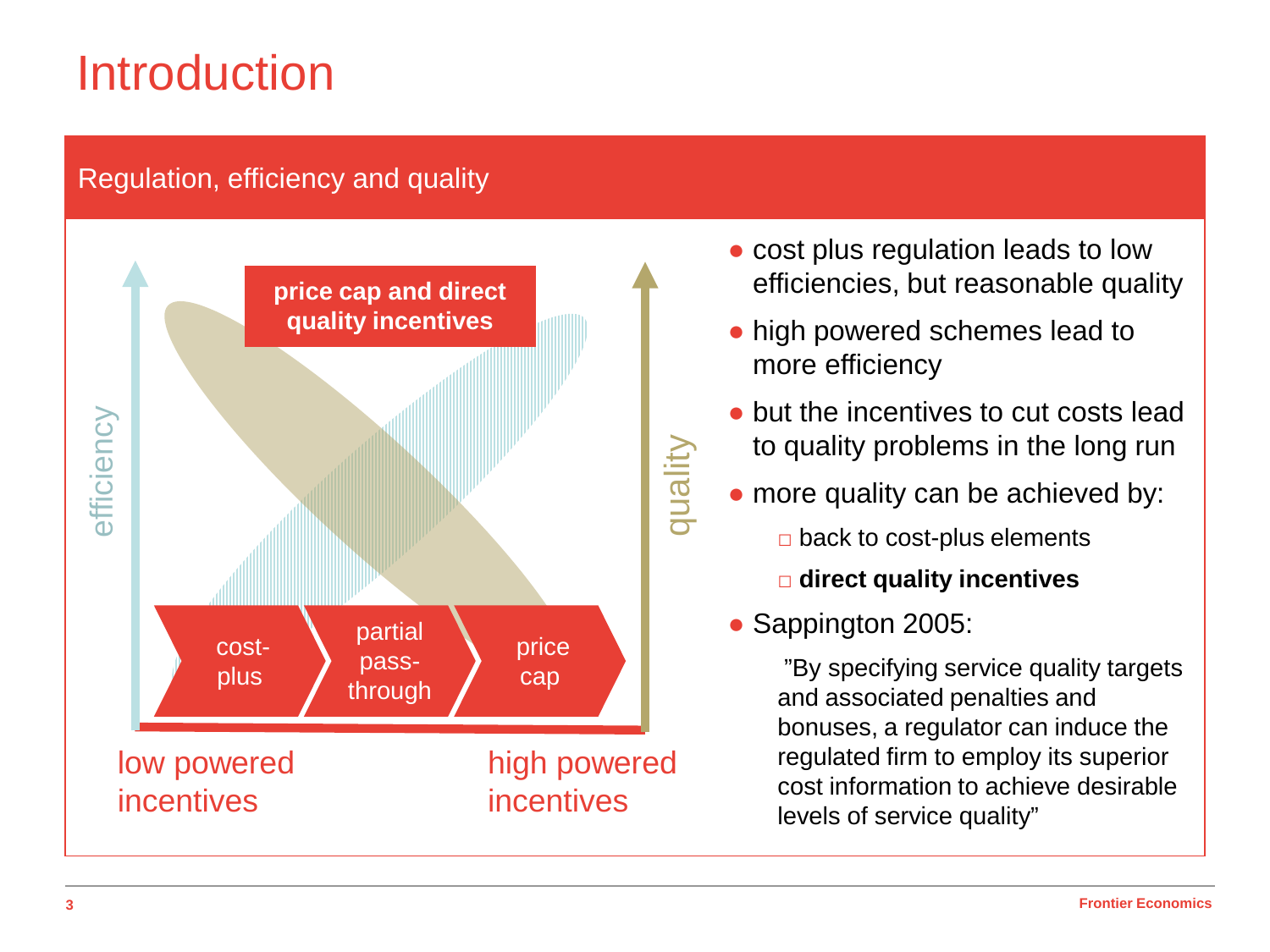# **Introduction**

Why this study and why in Norway?

- no empirical evidence so far that considers cost and quality in conjunction
- Norway serves as a policy experiment
- since 1997 price cap regulation
- since 2001 explicit quality incentives



#### …outages were indeed reduced, but was it worth it?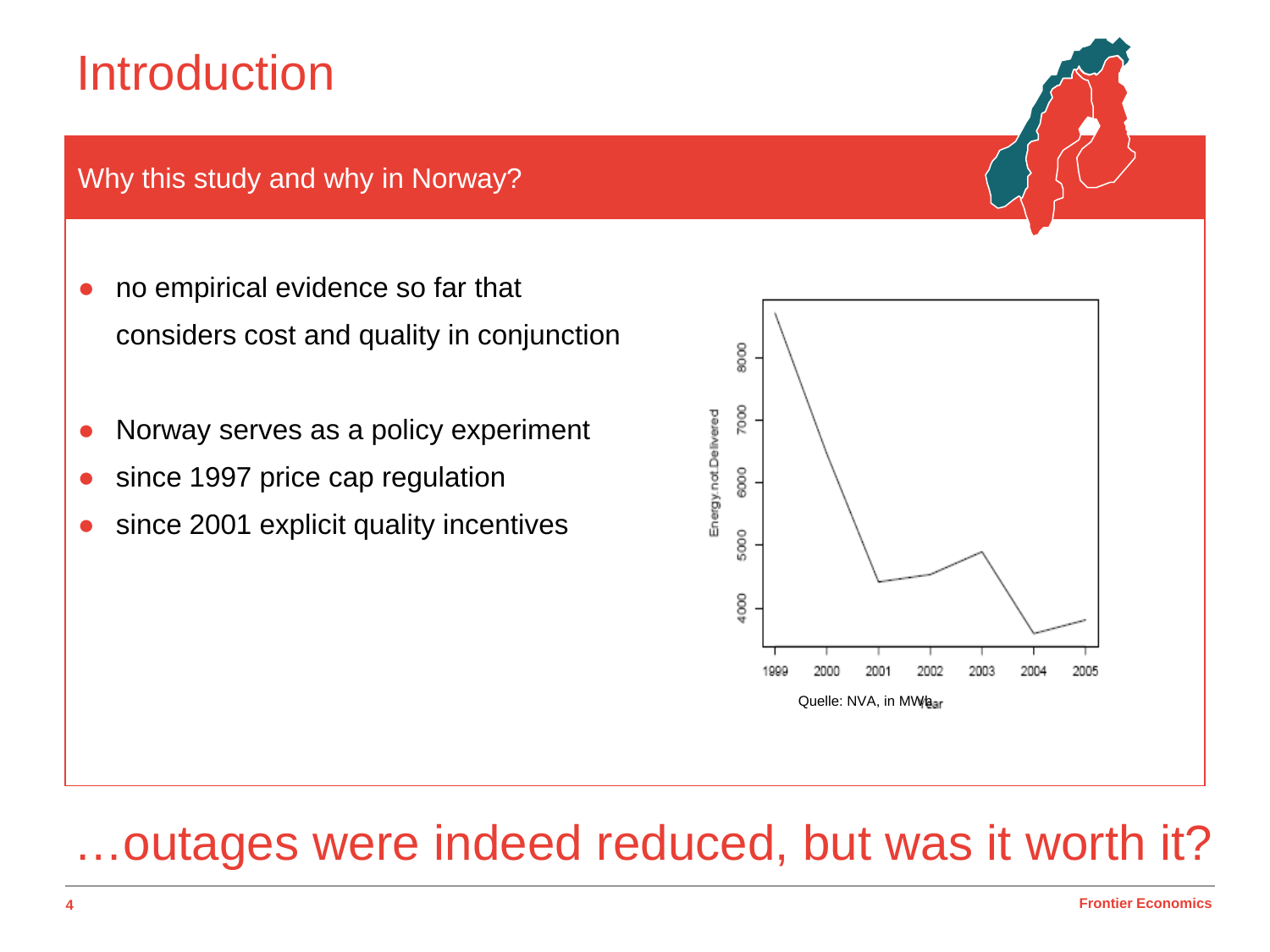#### ● Motivation

- Methodology
- Results

**5 Frontier Economics**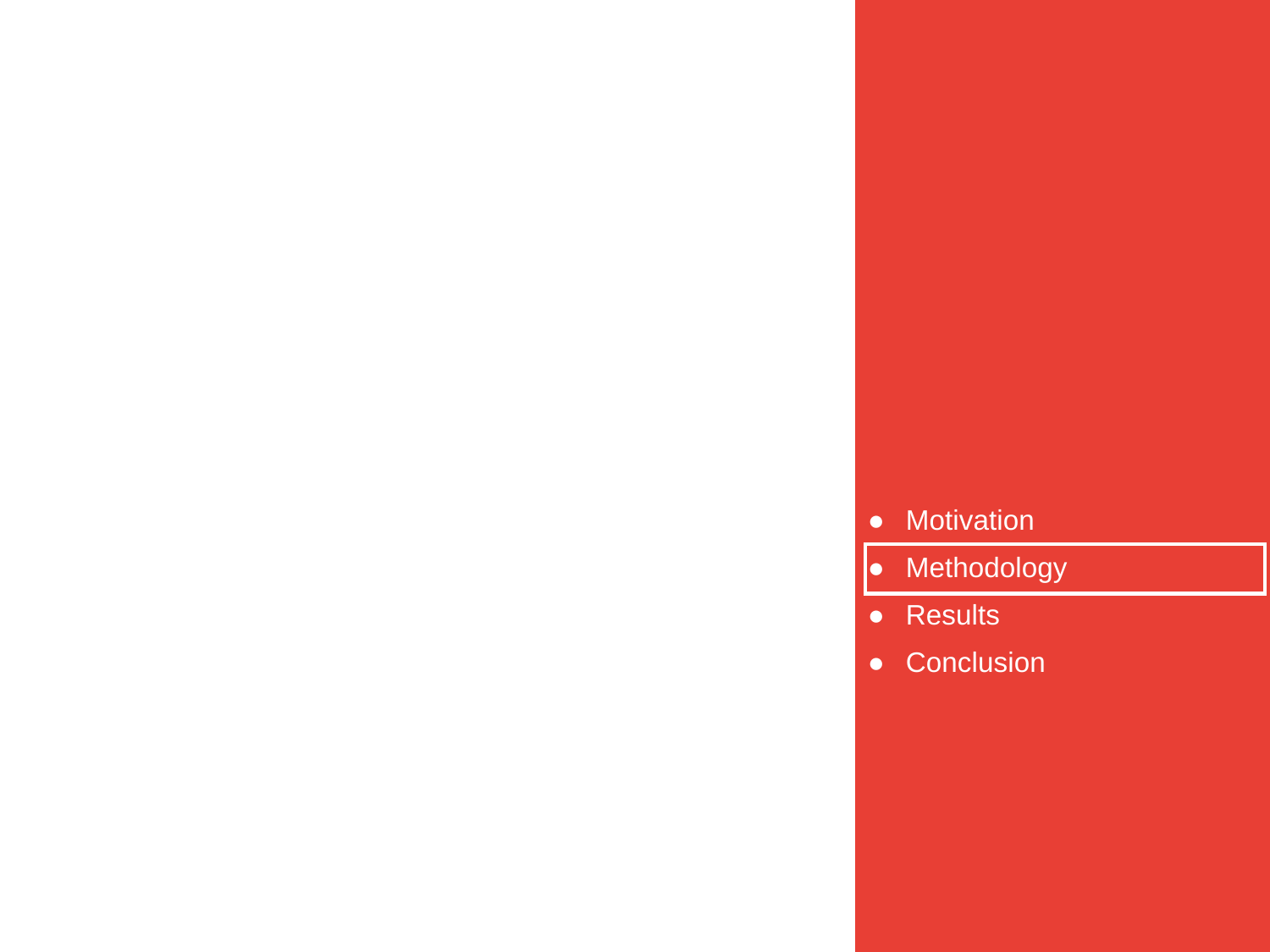### Quality Increase has 2 Effects on Total Surplus



#### … can one verify that empirically?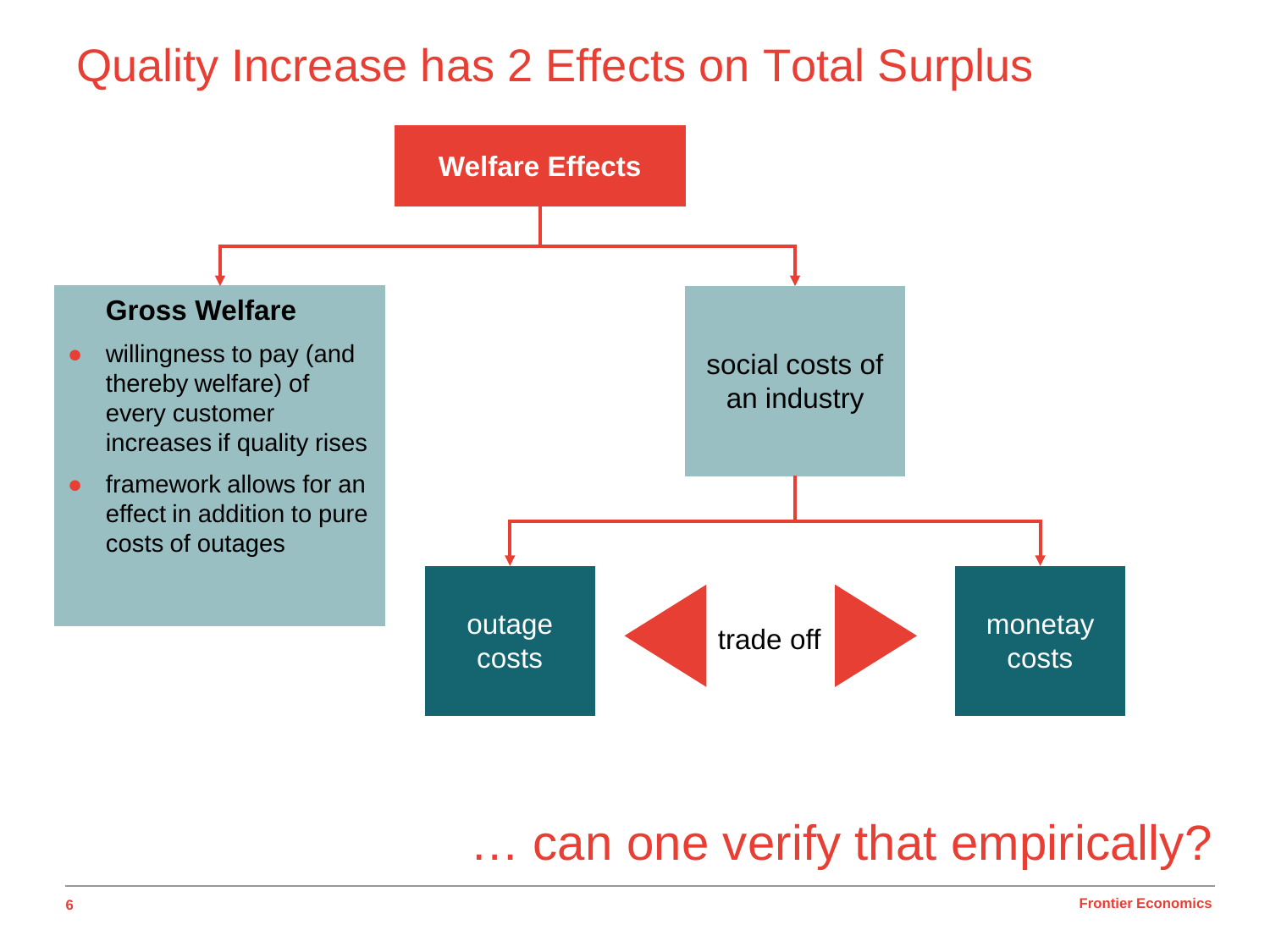#### Gross Welfare – the easier Part



more quality always **increases** gross Welfare

If quantities stay constant or at least decrease in the right ratio to the increased quality, gross welfare at least did not decrease (in more detail in the Paper)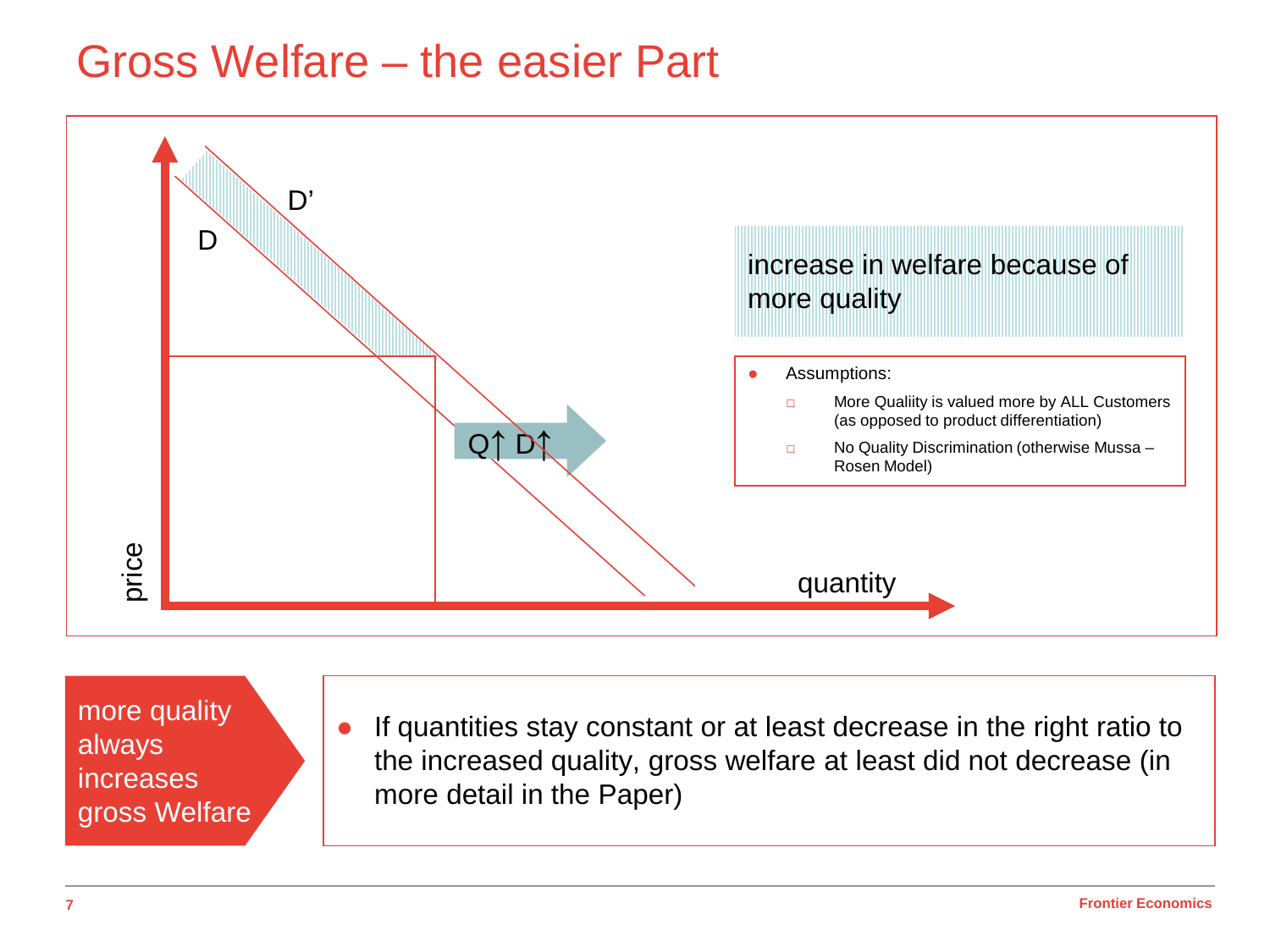## Social Costs of an Industry

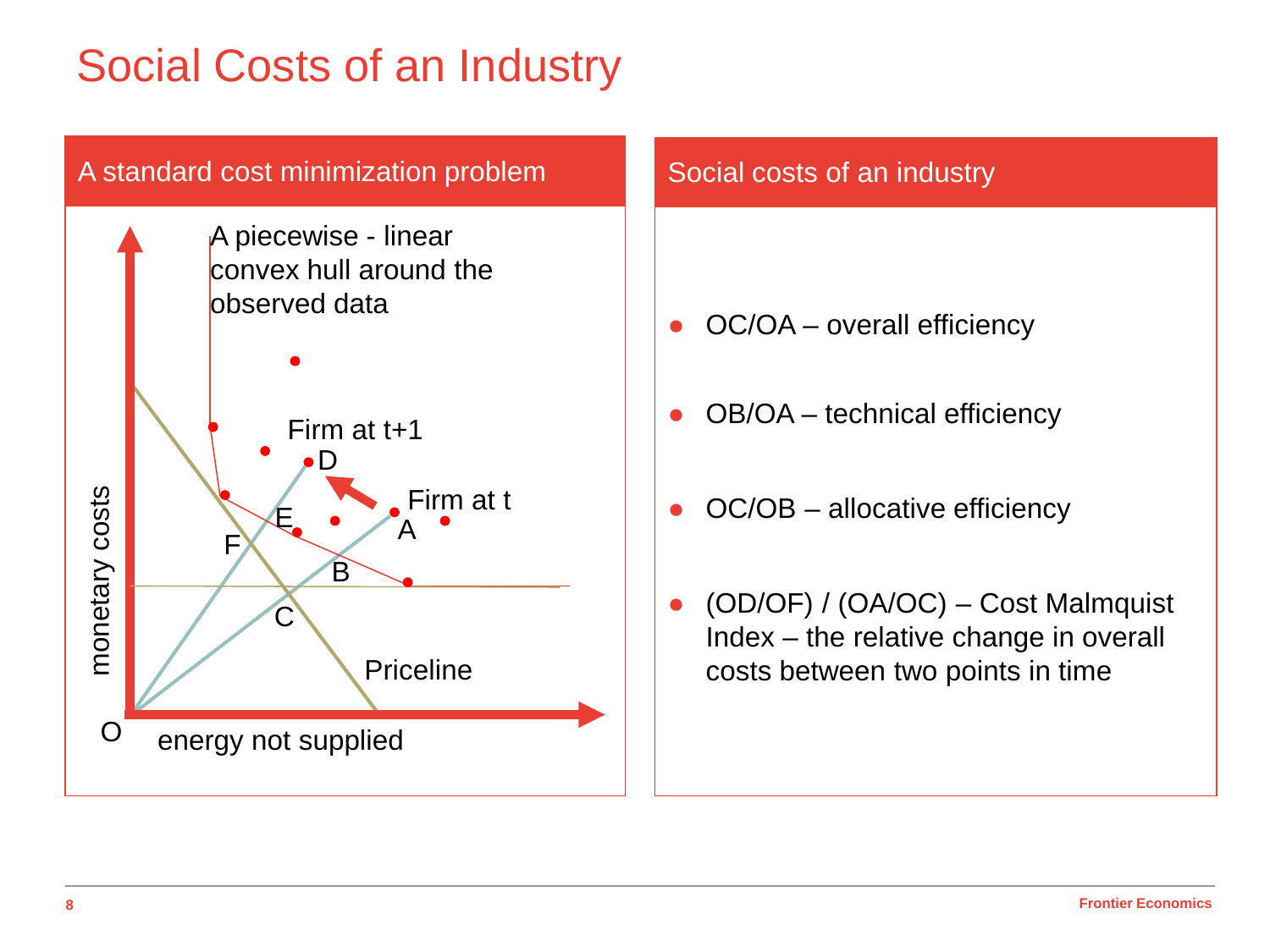#### Intertemporal Comparisons with Malmquist Indices



The change in Overall Efficiency is disentangled into all four possible reasons. (Maniadakis und Thanassoulis (2004))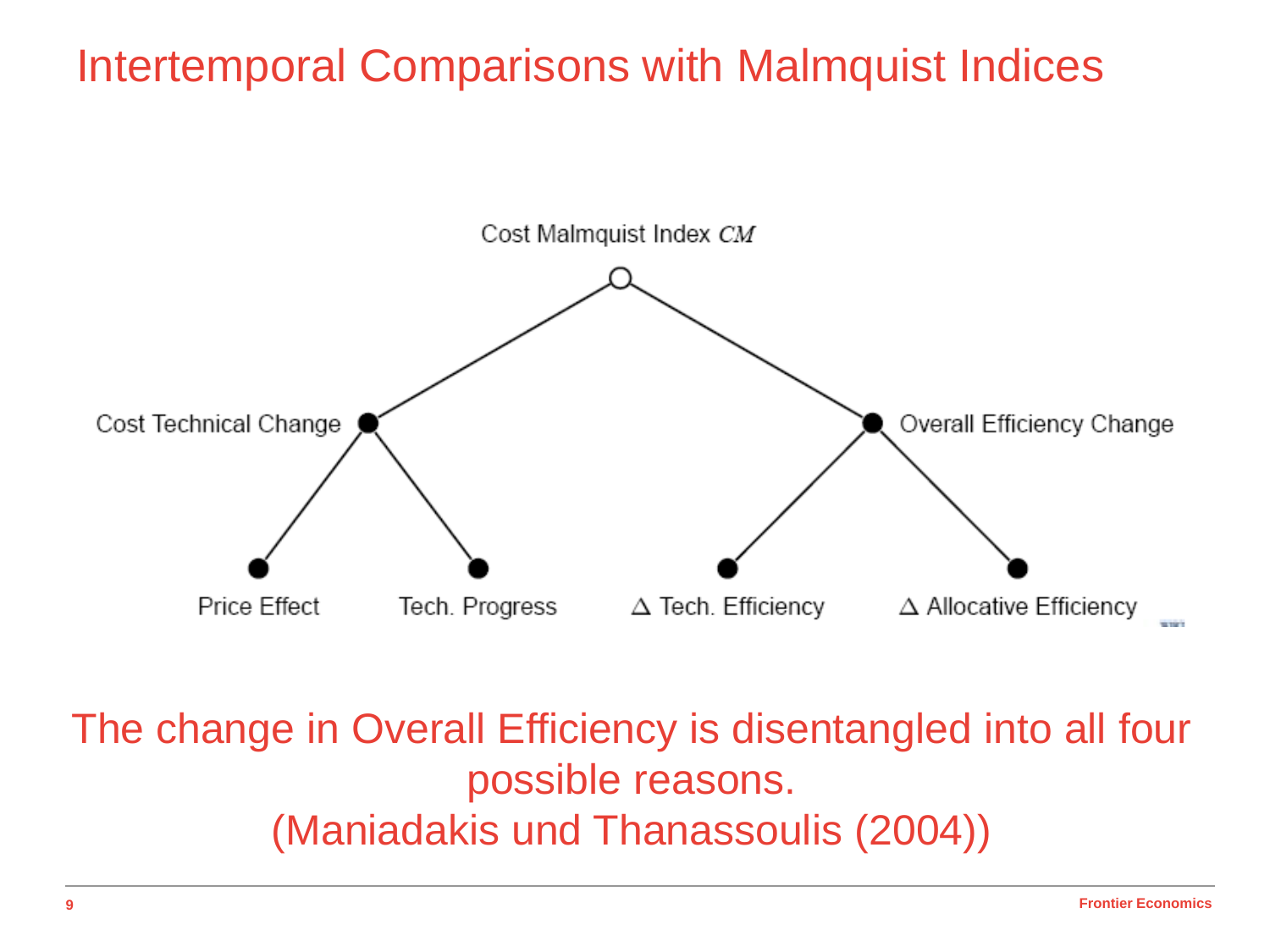## 3 Hypothesis

| <b>Hypothesis 1</b>              | After the introduction of quality regulation, the social cost of electricity<br>distribution decreased. By referring to our welfare framework, this<br>means that welfare increased.<br>tested by $\Rightarrow$ Cost Malmquist Index |  |  |  |
|----------------------------------|--------------------------------------------------------------------------------------------------------------------------------------------------------------------------------------------------------------------------------------|--|--|--|
|                                  | The decrease of the social costs and the increase in quality are due to                                                                                                                                                              |  |  |  |
| <b>Hypothesis 2</b>              | the new regulation regime in that, firms were induced to substitute<br>costs for outages in a socially more favourable manner.                                                                                                       |  |  |  |
|                                  | tested by $\Rightarrow \Delta$ Allocative Efficiency                                                                                                                                                                                 |  |  |  |
|                                  |                                                                                                                                                                                                                                      |  |  |  |
| <b>Hypothesis 3</b><br>Corollary | Quality was too low from a welfare point of view before the<br>introduction of quality regulation as the improvement in quality had a<br>positive welfare effect.                                                                    |  |  |  |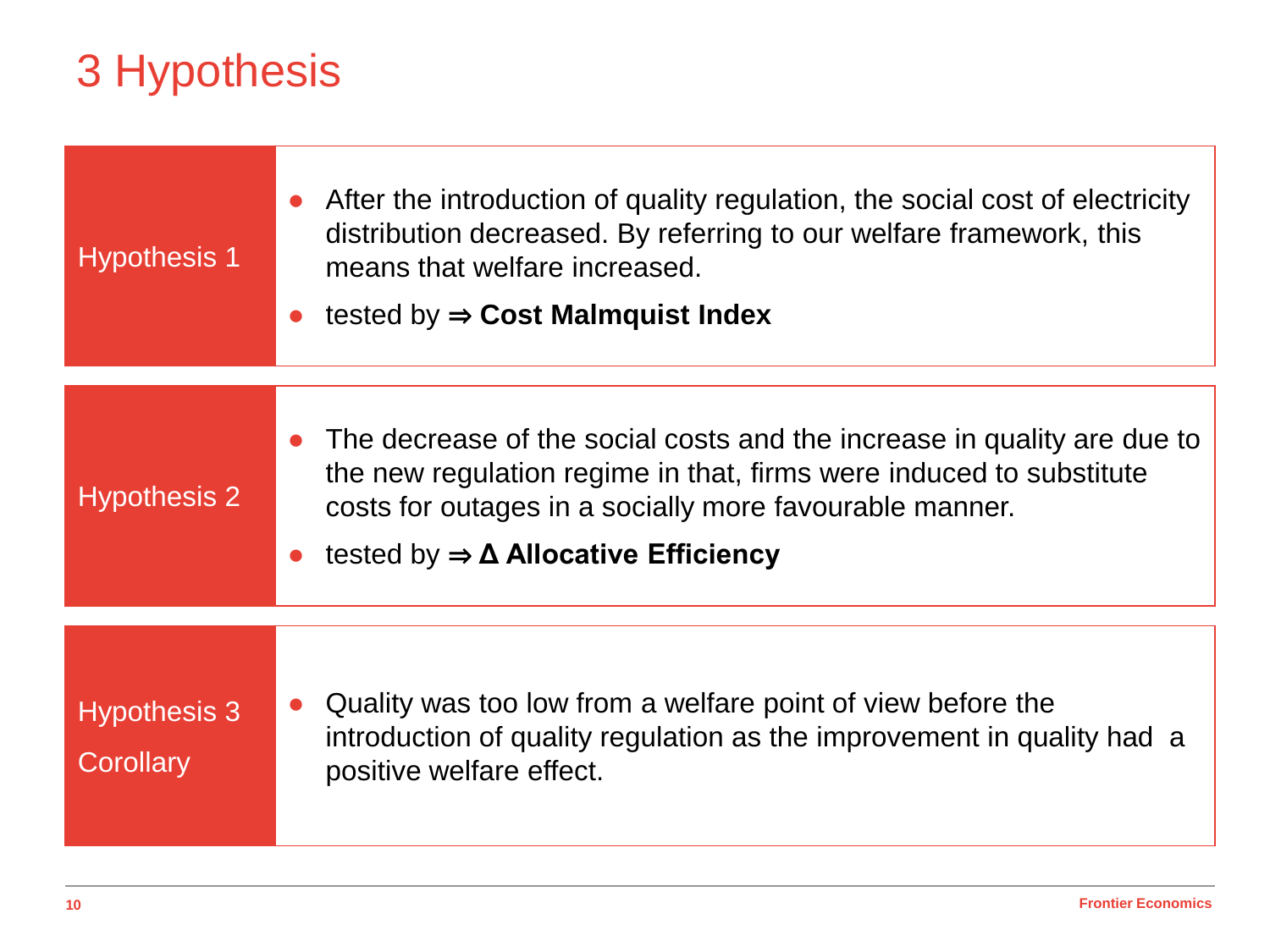#### ● Motivation

- Methodology
- Results

**11 Frontier Economics**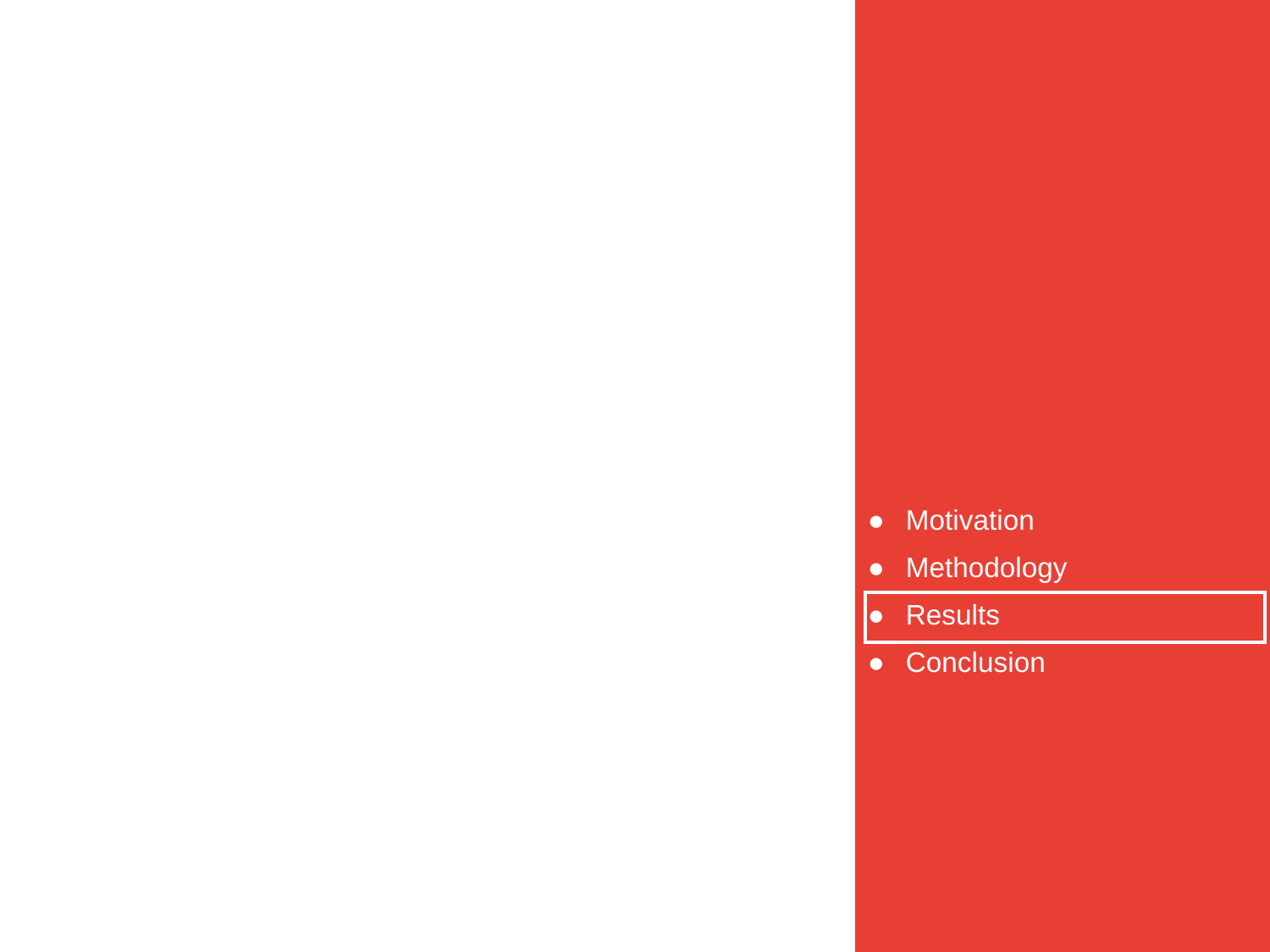#### **Results**

#### Model Setup

- three outputs
	- □ number of clients
	- □ MWh transmitted
	- □ network length
- two inputs
	- $\Box$  TOTEX = OPEX + CAPEX (we would measure no Averch Johnson Effect)

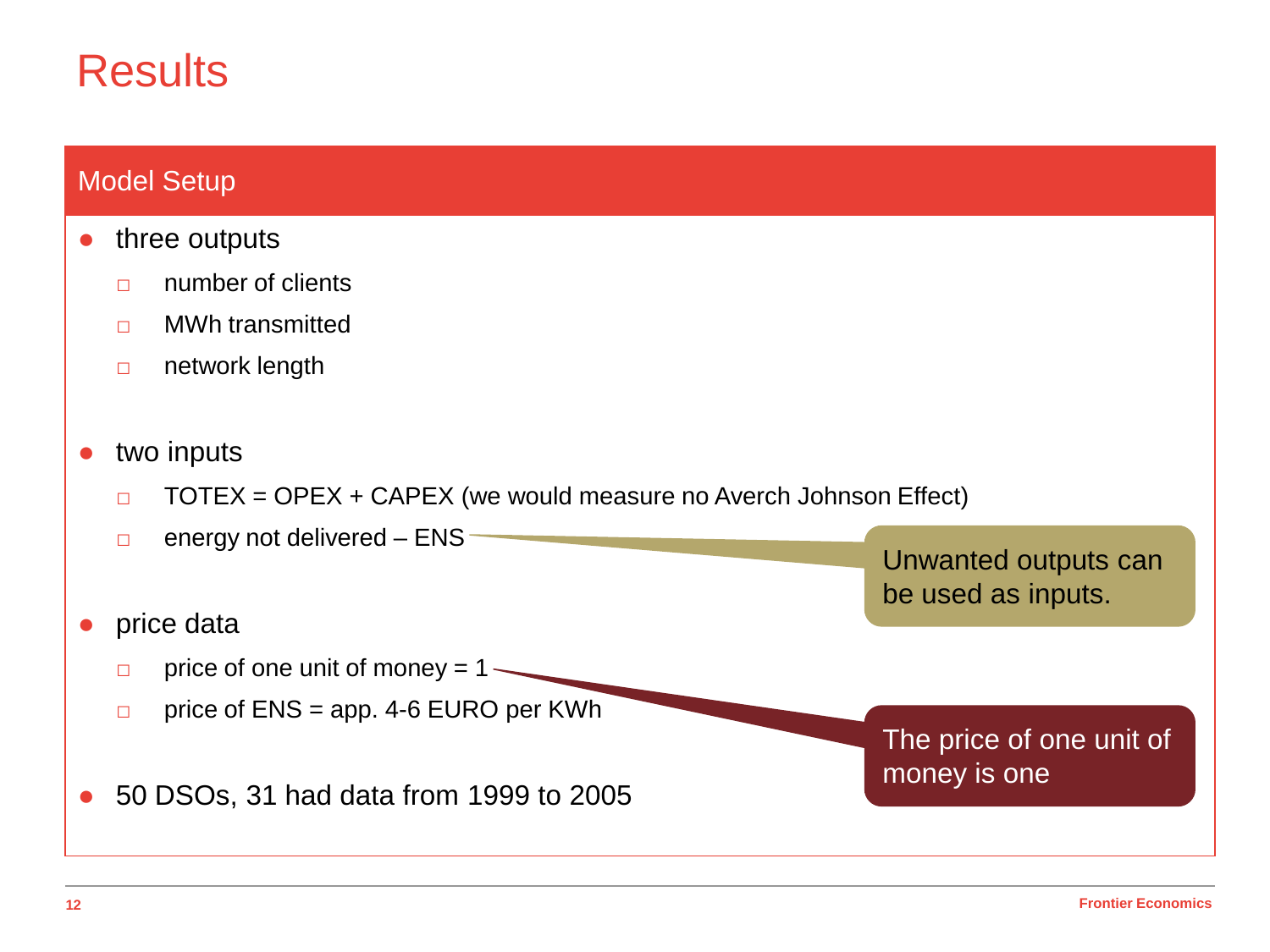#### **Results**

|                          |        | CM (Cost Malmquist Index) |                       |             |            |  |
|--------------------------|--------|---------------------------|-----------------------|-------------|------------|--|
|                          |        |                           | Overall Effi. Change  |             | CTC        |  |
| CМ                       | IΜ     | $\Delta$ Tech. Effi.      | $\Delta$ Alloc. Effi. | T. Progress | Price Eff. |  |
| 1999 - 2001              |        |                           |                       |             |            |  |
| 0.9595<br>Geometric av.  | 1.0343 | 0.9538                    | 0.9527                | 1.0844      | 0.9738     |  |
| 0.2076<br>Standard dev.  | 0.1523 | 0.1147                    | 0.1568                | 0.0588      | 0.0632     |  |
| 0.5292<br>Min            | 0.6628 | 0.7228                    | 0.6148                | 0.8625      | 0.8738     |  |
| 1.5619<br>Max            | 1.3030 | 1.2002                    | 1.3625                | 1.1561      | 1.1991     |  |
| 2001 - 2005              |        |                           |                       |             |            |  |
| 0.9669<br>Geometric ave. | 0.9673 | 1.0180                    | 0.9805                | 0.9502      | 1.0163     |  |
| 0.1940<br>Standard dev.  | 0.2186 | 0.2295                    | 0.0681                | 0.1218      | 0.0664     |  |
| 0.6560<br>Min            | 0.6637 | 0.7032                    | 0.8351                | 0.6637      | 0.8657     |  |
| 1.4807<br>Max            | 1.4797 | 1.5613                    | 1.1615                | 1.1246      | 1.2413     |  |
| 1999 - 2005              |        |                           |                       |             |            |  |
| 0.9266<br>Geometric av.  | 0.9989 | 0.9710                    | 0.9370                | 1.0287      | 0.9900     |  |
| 0.2739<br>Standard dev.  | 0.2789 | 0.2480                    | 0.1506                | 0.1367      | 0.0945     |  |
| 0.4841<br>Min            | 0.4930 | 0.5718                    | 0.5580                | 0.7447      | 0.7519     |  |
| 1.6352<br>Max            | 1.6263 | 1.5613                    | 1.4049                | 1.2247      | 1.3439     |  |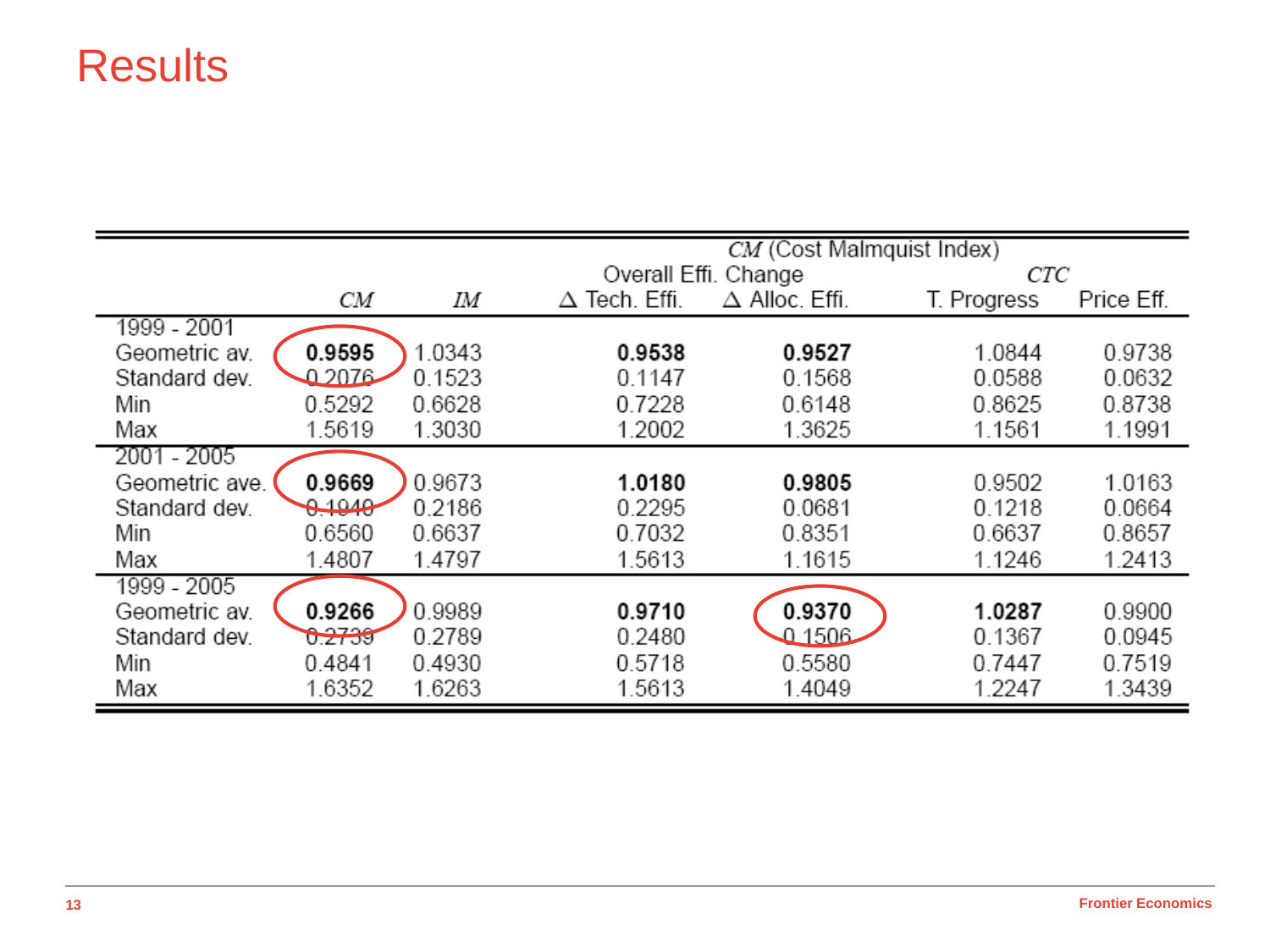- Motivation
- Methodology
- Results

**14 Frontier Economics**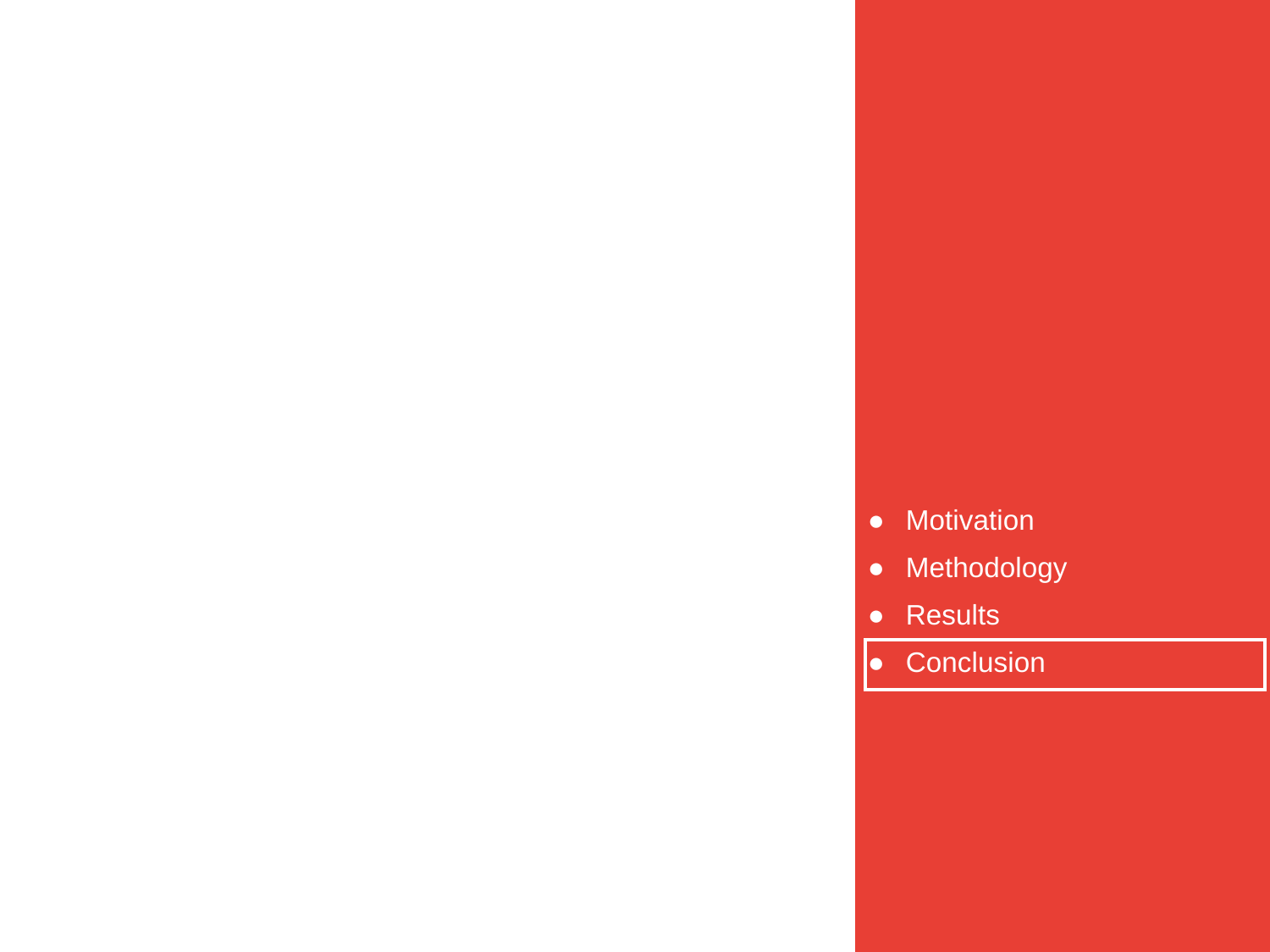## Conclusion

#### What we did:

- We derived sufficient conditions for a welfare increase and tested them empirically
	- □ Social costs of providing electricity distribution were decreased
- Our Malmquist analysis filtered out the main reason for the decrease in social costs  $\Rightarrow$  better input mix

#### What can you learn from that when it comes to regulation?

- The product quality in the pure price cap regime was apparently too low
	- $\Box$  Otherwise we would not have seen an increase in welfare
- Direct incentives can not only increase quality, but also welfare and this can be tested.
- Methodology: DEA analysis in a welfare context; dynamic comparisons of technical **AND** allocative efficiency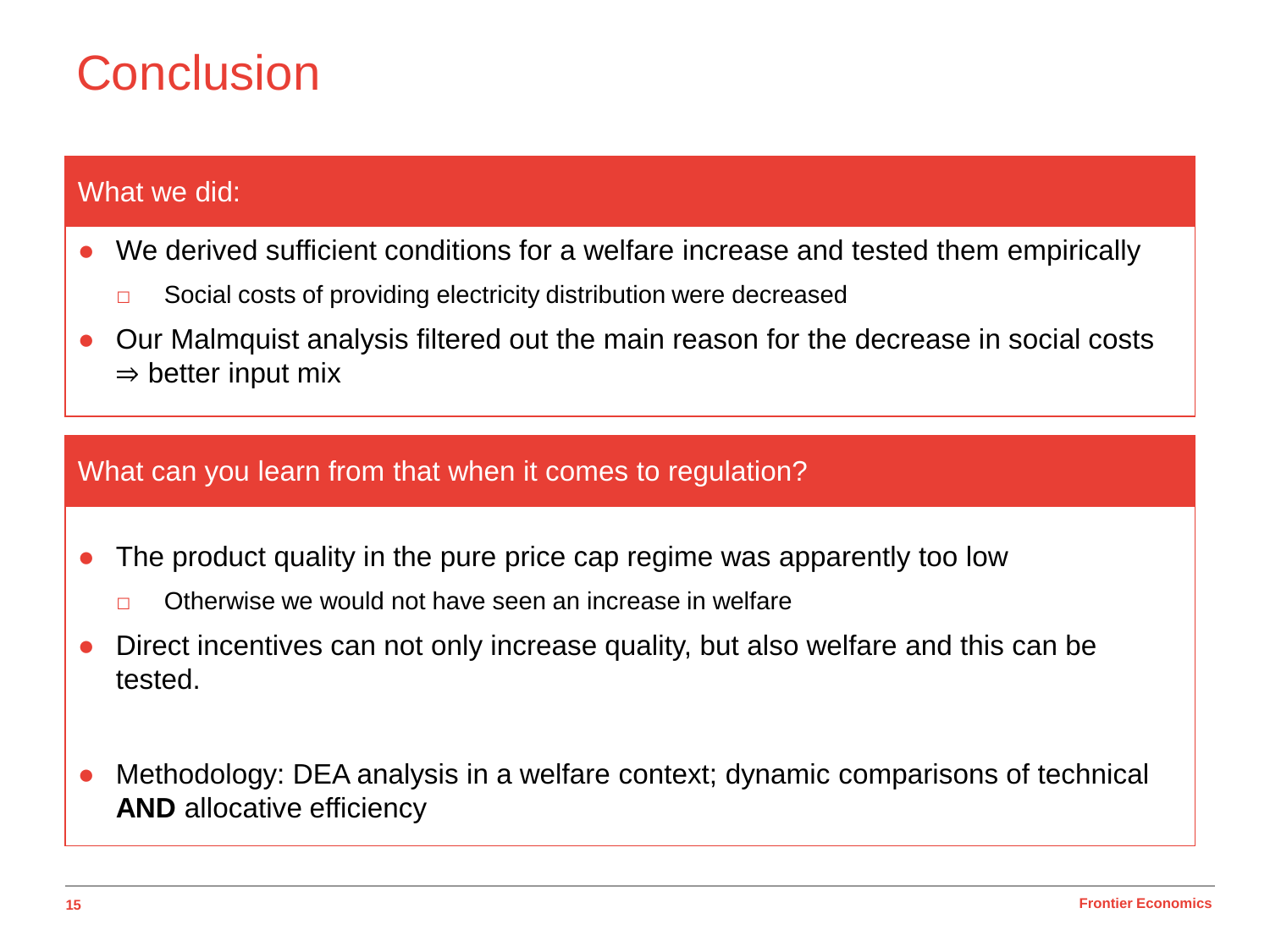# frontier economics

Frontier Economics Limited in Europe is a member of the Frontier Economics network, which consists of separate companies based in Europe (Brussels, Cologne, London and Madrid) and Australia (Melbourne & Sydney). The companies are independently owned, and legal commitments entered into by any one company do not impose any obligations on other companies in the network. All views expressed in this document are the views of Frontier Economics Limited.